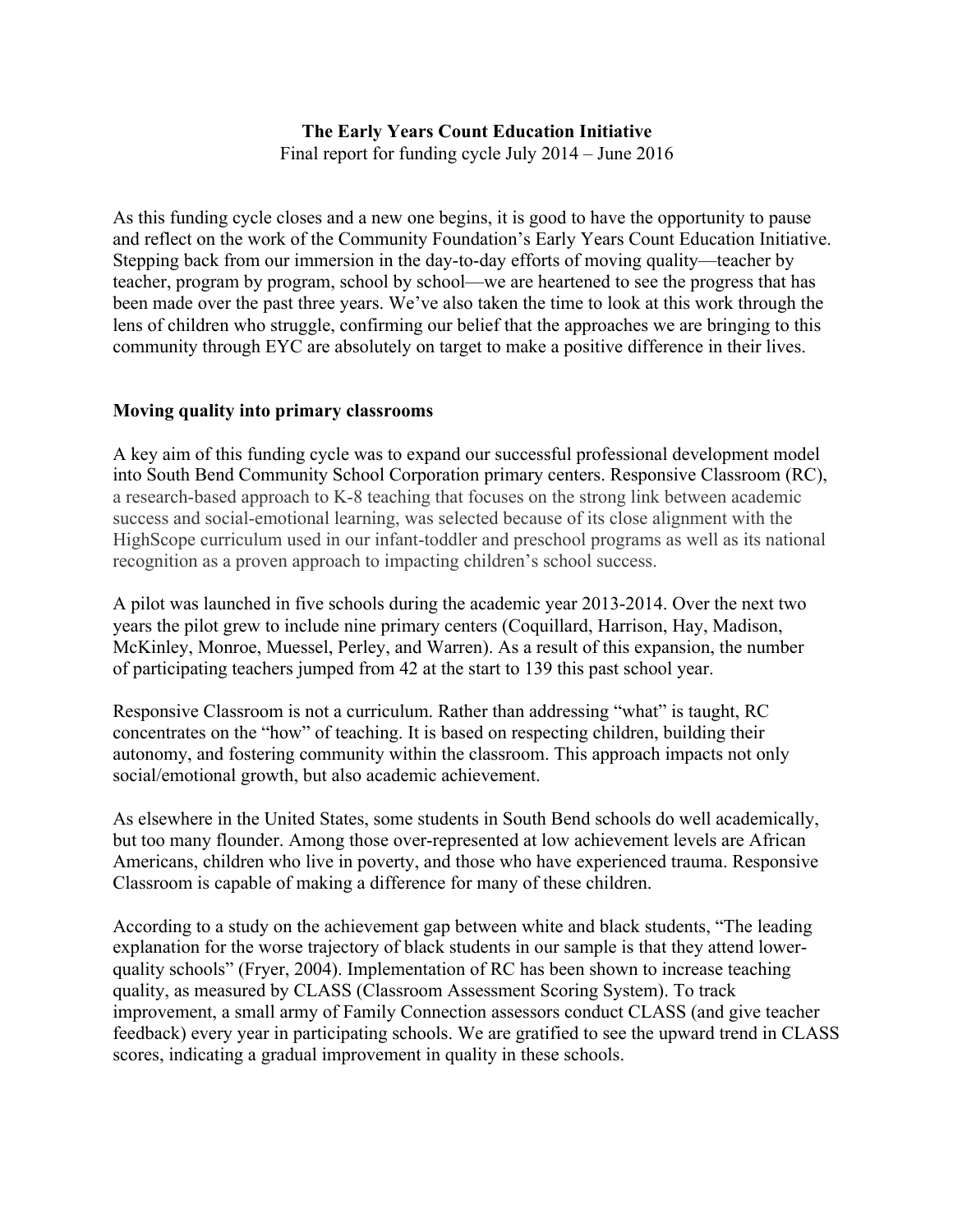

#### **Change in overall CLASS scores by school**

According to Dr. Sara Rimm-Kaufman at the University of Virginia, "Emotionally and instructionally supportive school experiences appear to be particularly important for children from poor families," many of whom lag behind in school achievement. Dr. Rimm-Kaufman's research has shown that "schools in which teachers adhered more closely to the (RC) approach had significantly higher math scores, especially for students who had had low math scores in 2<sup>nd</sup> grade (2014).

Growing attention nationwide is being brought to bear on the negative effects of trauma, with one in four school children estimated to have experienced trauma. Exposure to trauma, which includes not just major events but also the slow drip of neglect, poverty and emotional abuse, strongly impacts children's ability to learn. The push to establish "trauma-sensitive schools" is intensifying, since many disciplinary methods, such as shaming and suspension, are considered to add further trauma to struggling children. Responsive Classroom strategies are completely in line with recommended approaches that can ameliorate some of the effects of trauma, such as building relationships with teachers and peers; strengthening the ability to self-regulate behaviors, emotions and attention; and facilitating success in academic and non-academic areas. RC also teaches alternative disciplinary measures.

Selecting a promising approach to teaching and training teachers is fairly easy. The real challenge is implementation. Over the past ten years working with preschool teachers, we have seen that it takes about five years before a teacher is reliably skilled in a new approach. The same is true for Responsive Classroom. "Adopting interventions such as the RC approach involves a long process of teacher change ranging from 3 to 5 years" according to Sara Rimm-Kaufman. For this reason, each year we have increased the amount of coaching and individualized professional development available for teachers. A Responsive Classroom consultant will be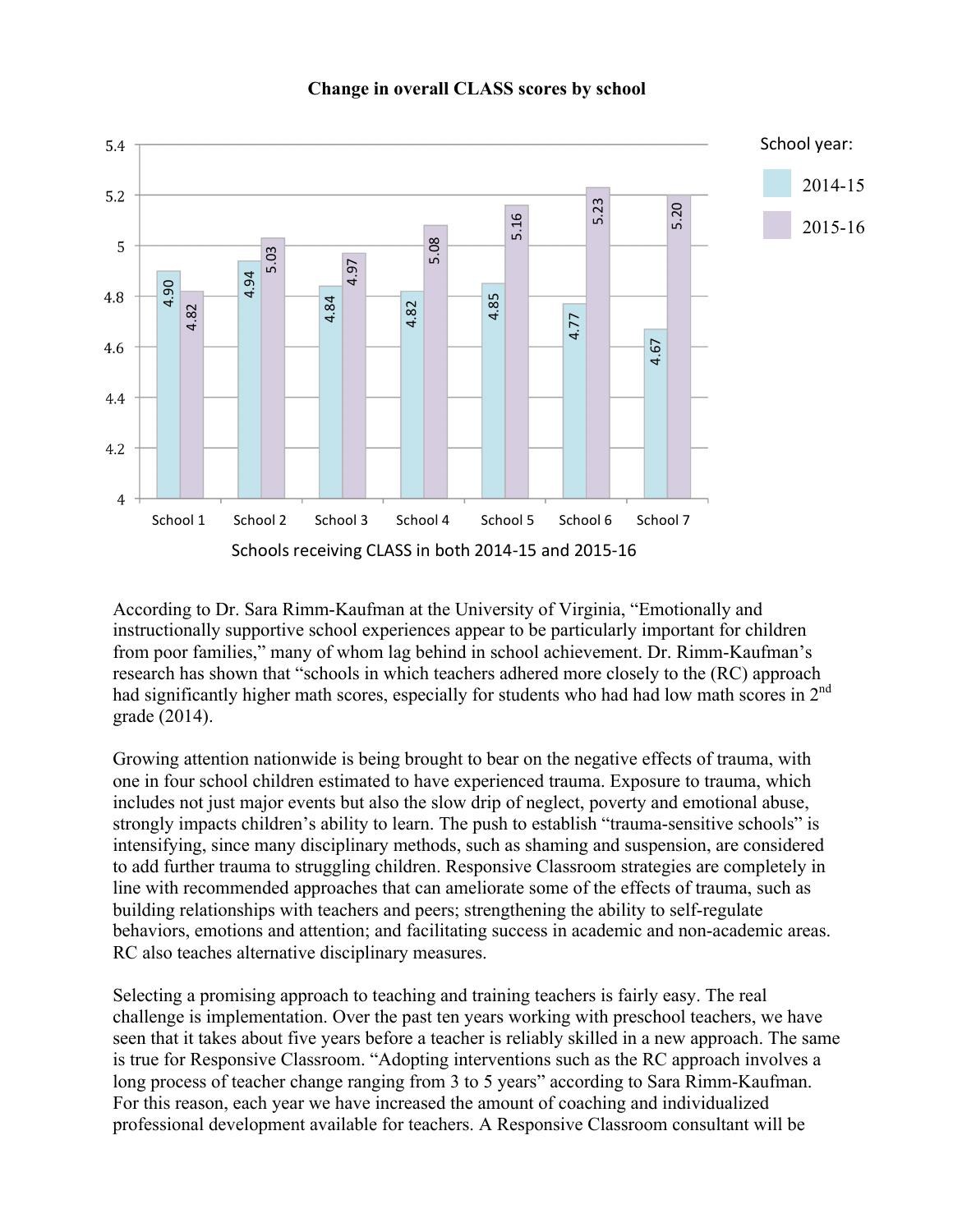available for thirty full days during the 2016-2017 school year. In addition, two of our trainers are working on their certification to teach Making the Most of Classroom Interactions, a CLASSspecific training for teachers. While the focus is Pre-K, we believe there will be relevant areas that can easily cross over to support early elementary teachers as well. A critical target to address is the Instructional Support section of CLASS, an area where teachers here (and throughout the country) score the lowest.



The introduction and beginning implementation of RC over the past three years has created a strong foundation. We have watched and rejoiced as the passion for RC has ignited and spread among teachers and principals. At focus groups last spring, teachers talked about the impact of morning meeting on community building, the power of logical consequences and interactive modeling, their successes in engaging students through academic choice and more. As schools begin to see the positive effects of RC strategies, their commitment grows even stronger. Over 100 teachers will give up their last days of summer vacation to attend RC training before the start of school this year. They're excited and we are excited too.

# **Maintaining—and continuing to grow—community quality**

Another focus of this funding cycle was to strengthen and broaden the foundations of quality in our pre-kindergarten programs. We wanted to ensure that the HighScope curriculum continues to be implemented with fidelity, move teachers towards excellence through HighScope certification, and empower directors to become educational leaders not only in their programs, but in our community and our state.

At the very end of our last funding cycle, for the first time, Program Quality Assessment (PQA) scores averaged higher than 4.0 on a 5 point scale—high enough to tell us that quality in these infant, toddler and preschool classrooms is very good. We're thrilled to see average scores for teachers consistently remain above that 4.0 goal.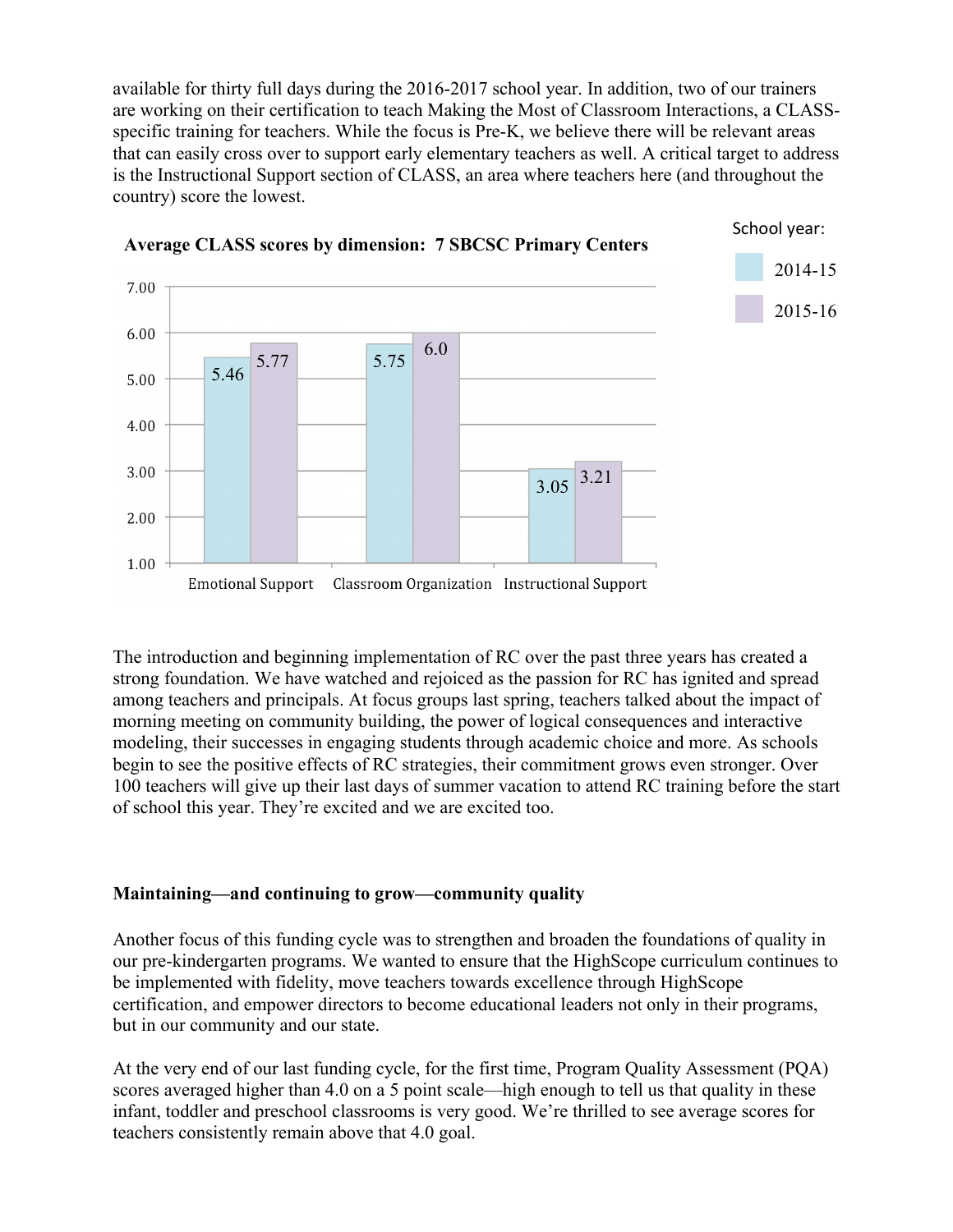## **Average PQA scores in St. Joseph County:**



Maintaining the high bar, however, is an ongoing challenge. Of the 110 PQAs conducted during the 2015-16 school year, 91 percent were on teachers who have been in programs for *less than five years* and over half (56 percent) were on teachers receiving their very first assessment. Only nine percent of PQAs were conducted on teachers who had been in programs for five years or more.

One of our consistent findings over the years has been that new teachers in programs that have been involved in our Early Childhood Assessment Project score on average higher than teachers in programs that are new to our project. When programs are well-grounded in HighScope, the expectations, resources and support their new teachers receive helps move them more quickly on the path to high quality. We see this play out in the difference between average Program Quality Assessment scores for new and returning teachers over the past three years.

|                     | $2012 - 2013$ | $2015 - 2016$ |
|---------------------|---------------|---------------|
| New teachers:       | 3.67          | 3.86          |
| Returning teachers: | 3.89          | 4 31          |

Quality is also evident in the increased number of HighScope certified teachers, from 18 in 2013 to 29 today, with several others working on their certification. Certified teachers are now in multiple programs spread throughout the community.

There is also growing community recognition of the work of this initiative. Three programs under the Early Years Count umbrella—Apple Tree Learning Center, St. Joseph Preschool, and Harrison Primary Center's Title I—were designated for site visits this spring when ECPNI (the local affiliate of the National Association for the Education of Young Children) showcased exemplary early childhood programs in our community at their annual meeting. At the Indiana Association for the Education for Young Children, The Family Connection received the Corporate Award for Early Childhood Excellence for its work with Early Year's Count. Directors with whom we have worked are now in leadership positions within ECPNI, the Early Childhood Coalition of St. Joseph County, and at the state level as well.